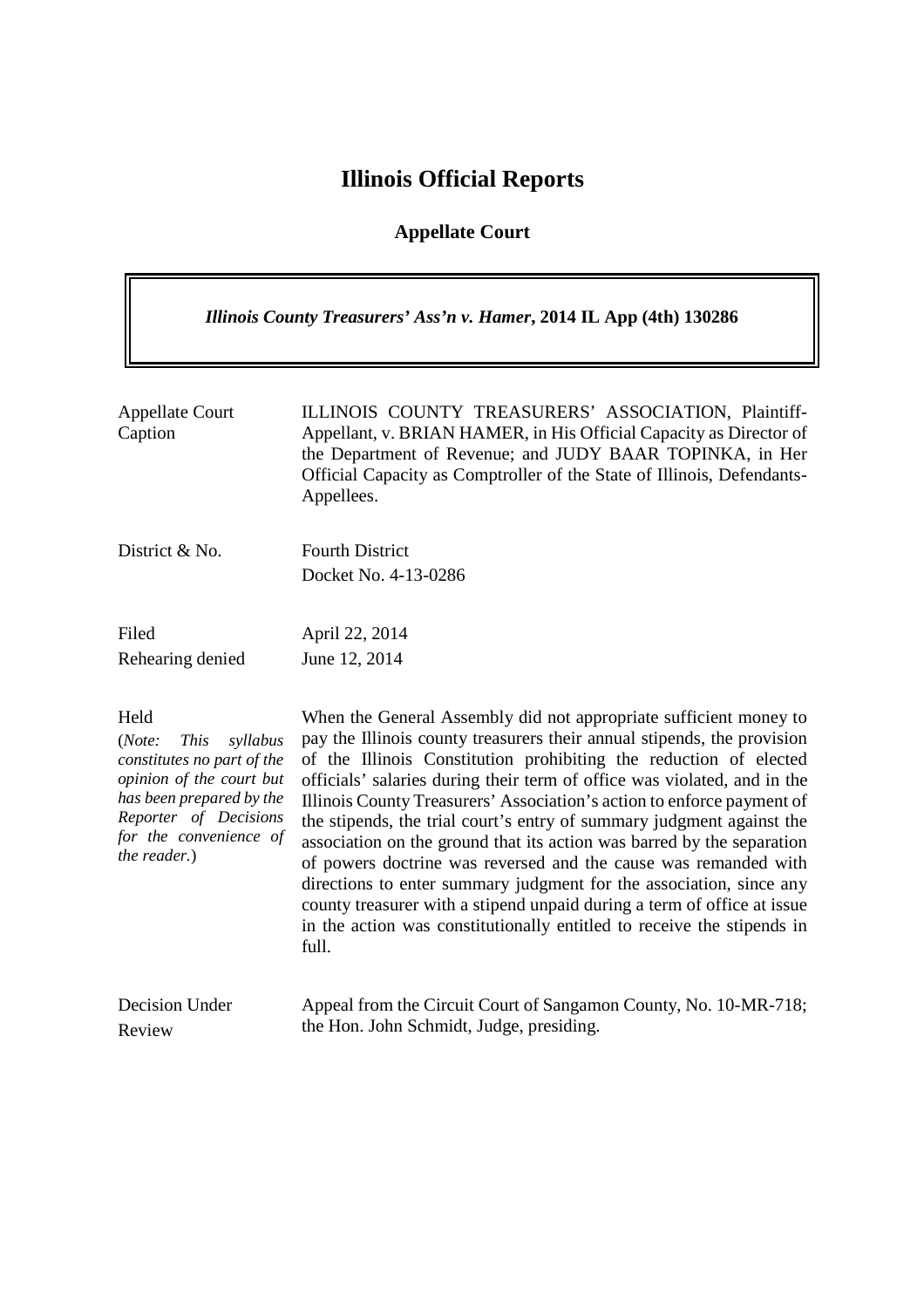| Judgment             | Reversed and remanded with directions.                                                                                                                                        |
|----------------------|-------------------------------------------------------------------------------------------------------------------------------------------------------------------------------|
| Counsel on<br>Appeal | R. Mark Mifflin, David A. Herman (argued), Christopher E. Sherer,<br>and Melissa G. Steward, all of Giffin, Winning, Cohen & Bodewes,<br>P.C., of Springfield, for appellant. |
|                      | Lisa Madigan, Attorney General, of Chicago (Michael A. Scodro,<br>Solicitor General, and John P. Schmidt (argued), Assistant Attorney<br>General, of counsel), for appellees. |
| Panel                | JUSTICE HARRIS delivered the judgment of the court, with opinion.<br>Presiding Justice Appleton and Justice Holder White concurred in the<br>judgment and opinion.            |

### **OPINION**

¶ 1 Plaintiff, the Illinois County Treasurers' Association (Association), filed a complaint against defendants, Brian Hamer, Director of the Illinois Department of Revenue, and Judy Baar Topinka, Illinois Comptroller, alleging defendants violated Illinois law by failing to pay county treasurers the full amount of mandated annual stipends in 2010 and 2011 and seeking declaratory and *mandamus* relief. (Initially, the parties' pleadings named Topinka's predecessor, Daniel W. Hynes, as a defendant in the matter; however, the Association later filed a "suggestion of record" asserting Topinka became Illinois Comptroller as of January 10, 2011, and the matter proceeded against Topinka as a defendant.) Following the filings of cross-motions for summary judgment, the trial court granted summary judgment in favor of defendants. The Association appeals. We reverse and remand with directions.

### ¶ 2 I. BACKGROUND

¶ 3 In Illinois, each county must elect a treasurer during general elections to serve a four-year term. Ill. Const. 1970, art. VII, § 4(c). Pursuant to the Illinois Counties Code (Counties Code), "[i]n addition to all other compensation provided by law, every elected county treasurer \*\*\* shall receive an annual stipend of \*\*\* \$6,500 if his or her term begins December 1, 2000 or thereafter." 55 ILCS 5/3-10007 (West 2010). The statutory stipend is considered part of each county treasurer's salary. *Harlan v. Sweet*, 139 Ill. 2d 390, 396, 564 N.E.2d 1192, 1194 (1990). On December 1, 2010, all Illinois county treasurers began a new term.

¶ 4 On November 18, 2010, the Association filed its complaint against defendants, seeking declaratory and *mandamus* relief. It alleged its members were elected county treasurers in

- 2 -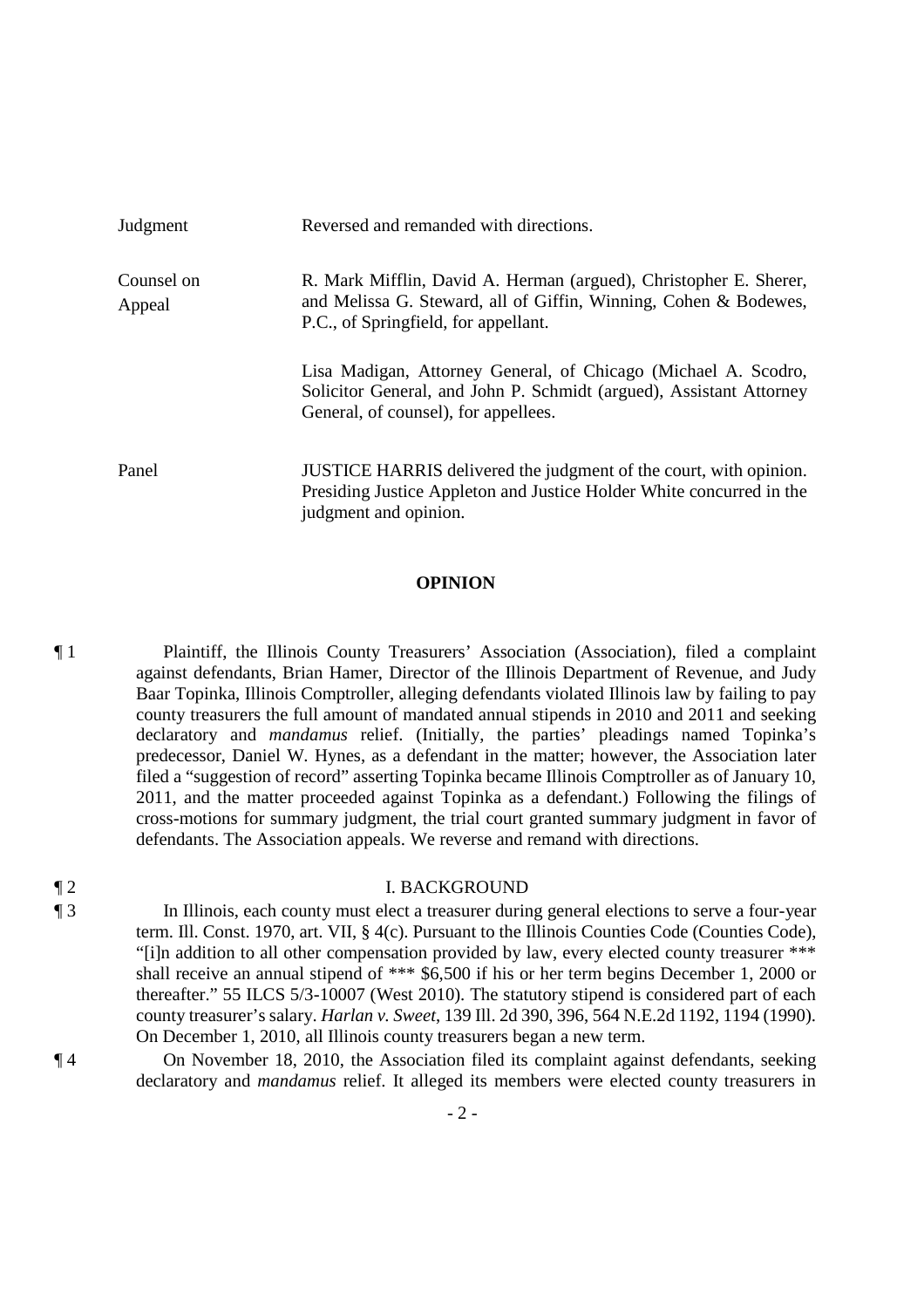Illinois who, pursuant to the Counties Code, were entitled to receive the annual \$6,500 stipend as part of their salaries. The Association asserted, although the General Assembly appropriated sufficient funds to satisfy payment of the stipends in full, defendants failed to pay each county treasurer the full amount of his or her required stipend in fiscal year 2010 (July 1, 2009, through June 30, 2010). Instead, each county treasurer received a stipend of only \$4,196. The Association further alleged that on July 13, 2010, each county treasurer received a letter from the Department of Revenue stating annual stipends would be further reduced to \$2,600 in fiscal year 2011 (July 1, 2010, through June 30, 2011).

¶ 5 The Association maintained defendants' actions in fiscal year 2010, and intended actions in fiscal year 2011, violated article VII, section 9(b), of the Illinois Constitution (Ill. Const. 1970, art. VII, § 9(b)), which states "[a]n increase or decrease in the salary of an elected officer of any unit of local government shall not take effect during the term for which that officer is elected." In connection with its request for declaratory relief, the Association sought (1) a judgment declaring that defendants violated Illinois law and that any future payment to county treasurers of less than the statutorily mandated stipend would violate the Illinois Constitution and (2) an injunction ordering defendants to comply with the Counties Code and the Illinois Constitution. The Association also sought a writ of *mandamus* compelling defendants to (1) comply with section 3-10007 of the Counties Code and the Illinois Constitution and (2) authorize payment to, and pay, each county treasurer the full amount of his or her stipend for fiscal year 2010, and the full amount of the stipend to which he or she is entitled in the future.

¶ 6 Defendants filed answers and affirmative defenses to the Association's complaint, arguing, in part, that the Association's claims were barred by the separation of powers doctrine and sovereign immunity. With respect to their separation of powers defense, defendants claimed that (1) by law, the General Assembly is charged with making appropriations for all state expenditures of public funds (Ill. Const. 1970, art. VIII, § 2(b)), (2) the General Assembly failed to appropriate sufficient funds in fiscal years 2010 and 2011 to pay to county officials the amounts provided for in the Counties Code, and (3) pursuant to the separations of powers doctrine (Ill. Const. 1970, art. II, § 1), defendants had no power to direct, allocate, or otherwise authorize payment of money not appropriated by the General Assembly.

¶ 7 On July 10, 2012, the Association filed a motion for summary judgment, asking the trial court to enter judgment in its favor as to both its complaint and defendants' affirmative defenses. On August 14, 2012, defendants filed a cross-motion for summary judgment. On March 14, 2013, the trial court granted defendants' motion. The court determined the Association's claim was barred by the separation of powers doctrine and made a docket entry, stating "[t]he power to appropriate revenue for State Expenditures resides exclusively with the legislature and the Court has no authority to Order the Legislature to provide appropriation."

¶ 8 This appeal followed.

### ¶ 9 II. ANALYSIS

¶ 10 On appeal, the Association argues the trial court erred in granting defendants' cross-motion for summary judgment. Specifically, it contends its claim is not barred by the separation of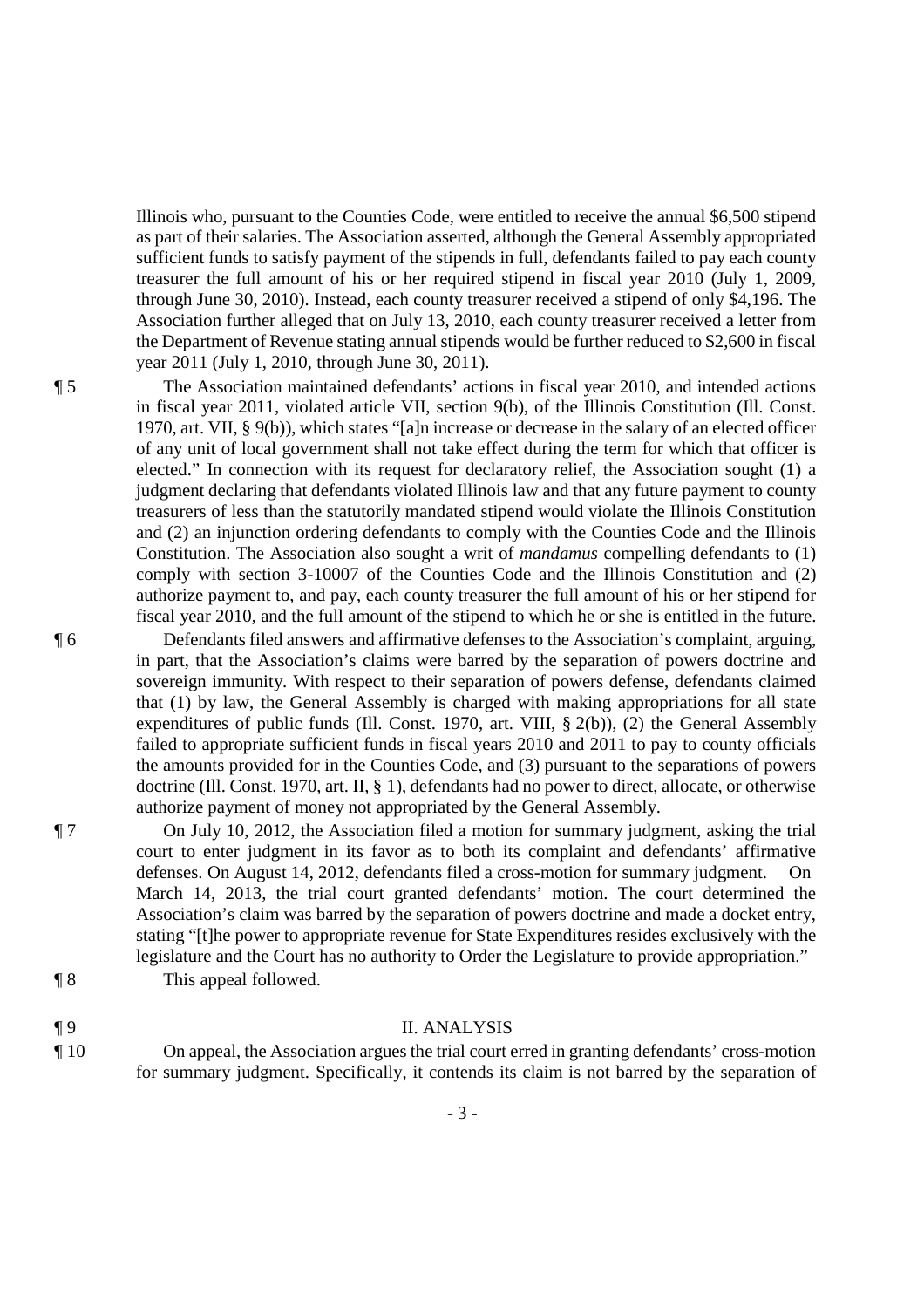powers doctrine. The Association argues that, contrary to defendants' arguments, the General Assembly did appropriate sufficient funds to pay the statutorily mandated stipends to county treasurers in fiscal years 2010 and 2011. Alternatively, citing the supreme court's decisions in *Jorgensen v. Blagojevich*, 211 Ill. 2d 286, 811 N.E.2d 652 (2004), and *Antle v. Tuchbreiter*, 414 Ill. 571, 111 N.E.2d 836 (1953), the Association contends that, even without a sufficient appropriation from the General Assembly, the courts have the power to compel payment when, as in this case, such an act is categorically commanded by statute or compelled by the constitution.

- ¶ 11 Summary judgment is appropriate when "the pleadings, depositions, and admissions on file, together with the affidavits, if any, show that there is no genuine issue as to any material fact and that the moving party is entitled to a judgment as a matter of law." 735 ILCS 5/2-1005(c) (West 2010). "Where the parties file cross-motions for summary judgment \*\*\* they agree that only a question of law is involved, and they invite the court to decide the issues based on the record." *Martin v. Keeley & Sons, Inc.*, 2012 IL 113270, ¶ 25, 979 N.E.2d 22. The trial court's ruling on a motion for summary judgment is subject to *de novo* review. *Linn v. Department of Revenue*, 2013 IL App (4th) 121055, ¶ 18, 2 N.E.3d 1203.
- ¶ 12 The separation of powers clause of the Illinois Constitution provides: "The legislative, executive and judicial branches are separate. No branch shall exercise powers properly belonging to another." Ill. Const. 1970, art. II, § 1. The constitution further states that "[t]he General Assembly by law shall make appropriations for all expenditures of public funds by the State." Ill. Const. 1970, art. VIII, § 2(b). Thus, it is the legislative branch of government that is authorized to make appropriations and attempts to expend state funds without legislative appropriation "raise serious separation of powers problems." *McDunn v. Williams*, 156 Ill. 2d 288, 308, 620 N.E.2d 385, 396 (1993); see also *Board of Trustees of Community College District. No. 508 v. Burris*, 118 Ill. 2d 465, 479, 515 N.E.2d 1244, 1250 (1987) (stating the comptroller's disbursement of funds without legislative appropriation would " 'override' the action of the legislature and the Governor in making these reductions in an appropriations bill" and "creat[e] obvious problems under the separation of powers doctrine"); *American Federation of State, County & Municipal Employees v. Netsch*, 216 Ill. App. 3d 566, 568, 575 N.E.2d 945, 946 (1991) ("[A]ny attempt by the Comptroller to issue \*\*\* funds in the absence of an appropriation bill signed into law by the Governor would create obvious problems under the separation-of-powers doctrine.").
- 

¶ 13 Initially, we address the parties' dispute over whether the legislature made sufficient appropriations for county treasurers' stipends during fiscal years 2010 and 2011. If sufficient appropriations were made, no separation of powers problem can be asserted by defendants.

¶ 14 Here, both the Association and defendants agree \$663,000 was needed to fully fund county treasurers' stipends in each fiscal year. However, defendants point out the Department of Revenue had similar statutory obligations to other county officials, including county sheriffs (55 ILCS 5/4-6003(d) (West 2010)), coroners (55 ILCS 5/4-6002(c) (West 2010)), auditors (55 ILCS 5/4-6001(h) (West 2010)), supervisors of assessments (35 ILCS 200/3-40 (West 2010)), and assessment officials (35 ILCS 200/4-10, 4-15, 4-20 (West 2010)). They argue that the amount necessary to fully fund payment of the obligations owed to county officials in fiscal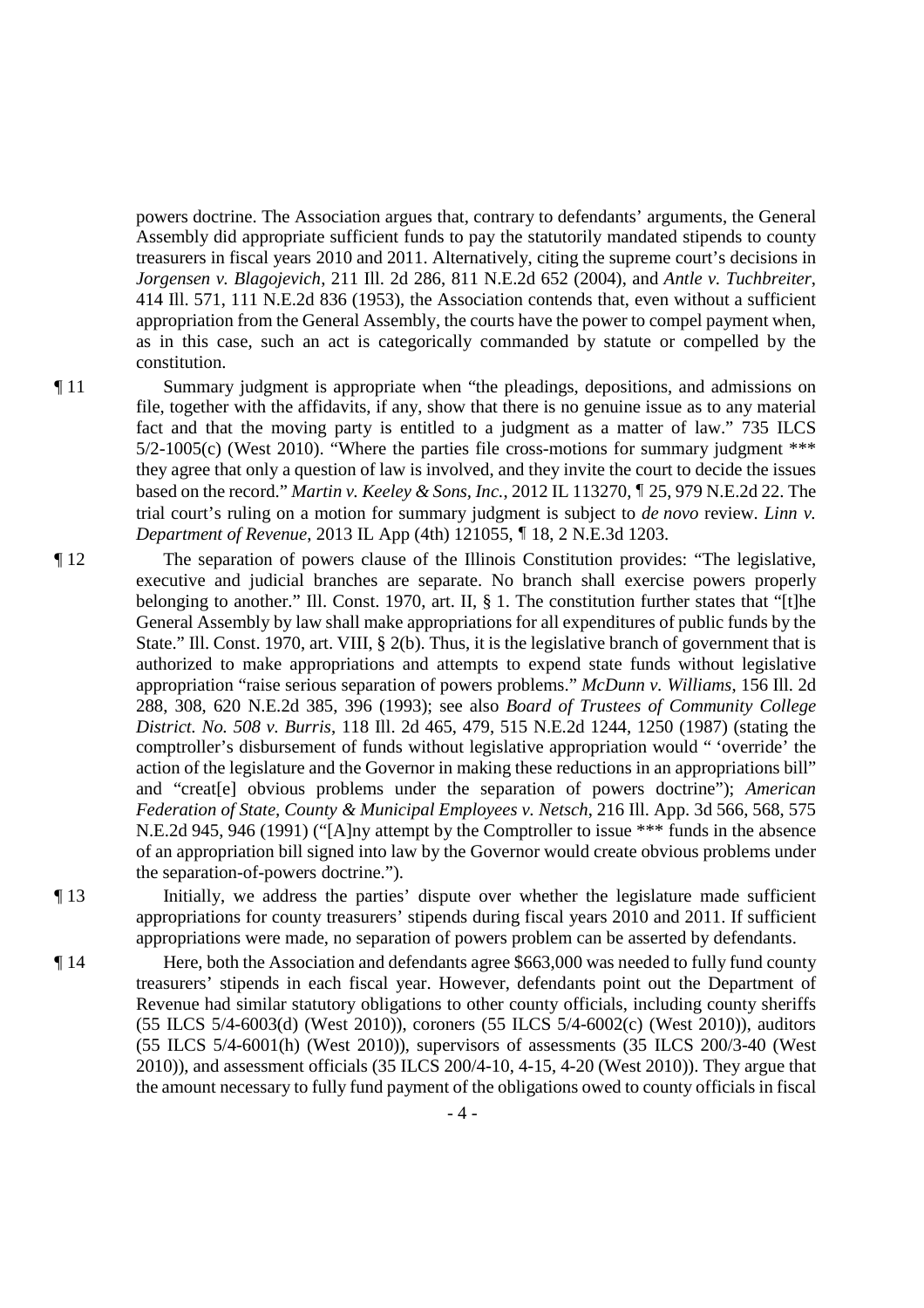year 2010 was \$5,934,000 (representing \$663,000 for treasurers' stipends; \$663,000 for sheriffs' stipends; \$663,000 for coroners' stipends; \$660,000 for performance compensation to assessors; \$350,000 for additional compensation for assessors; \$2,825,000 for supervisors of assessment salaries; and \$110,000 for auditors' stipends). Defendants maintain the amount necessary to fully fund statutory obligations in 2011 was \$6,084,500.

¶ 15 Defendants argue the General Assembly appropriated only \$3,830,500 during each fiscal year from which statutorily required payments to county officials could have been made, thereby necessitating reduced payments to all county officials. The Association counters that, although the General Assembly did not expressly designate funds for county treasurers' annual stipends, it appropriated lump-sum amounts totaling \$33,813,900 in fiscal year 2010 and \$116,791,800 in fiscal year 2011, from which the Department of Revenue could have fulfilled its statutory obligations to county officials.

¶ 16 With respect to county treasurers' stipends, the Counties Code provides as follows:

"In addition to all other compensation provided by law, every elected county treasurer, for additional duties mandated by State law, shall receive an annual stipend of \*\*\* \$6,500 if his or her term begins December 1, 2000 or thereafter, to be annually appropriated from the General Revenue Fund by the General Assembly to the Department of Revenue which shall distribute the awards in annual lump sum payments to every elected county treasurer." 55 ILCS 5/3-10007 (West 2010).

¶ 17 In fiscal year 2010, the General Assembly made the following appropriations:

### "ARTICLE 40

 Section 5. The following named amounts, or so much thereof as may be necessary, respectively, for the objects and purposes hereinafter named, are appropriated from the General Revenue Fund to the Department of Revenue to meet its ordinary and contingent expenses for the fiscal year ending June 30, 2010:

**OPERATIONS** 

For Personal Services

for Bargaining Unit Employees ...................71,191,200

For State Contributions to Social Security

for Bargaining Unit Employees ....................5,446,100

 Section 10. The following named amounts, or so much thereof as may be necessary, respectively, for the objects and purposes hereinafter named, are appropriated from the General Revenue Fund to the Department of Revenue to meet its ordinary and contingent expenses for the fiscal year ending June 30, 2010:

### **OPERATIONS**

For Personal Services

for Non-Bargaining Unit Employees ...............11,412,800 For State Contributions to Social Security for Non-Bargaining Unit Employees ..................873,100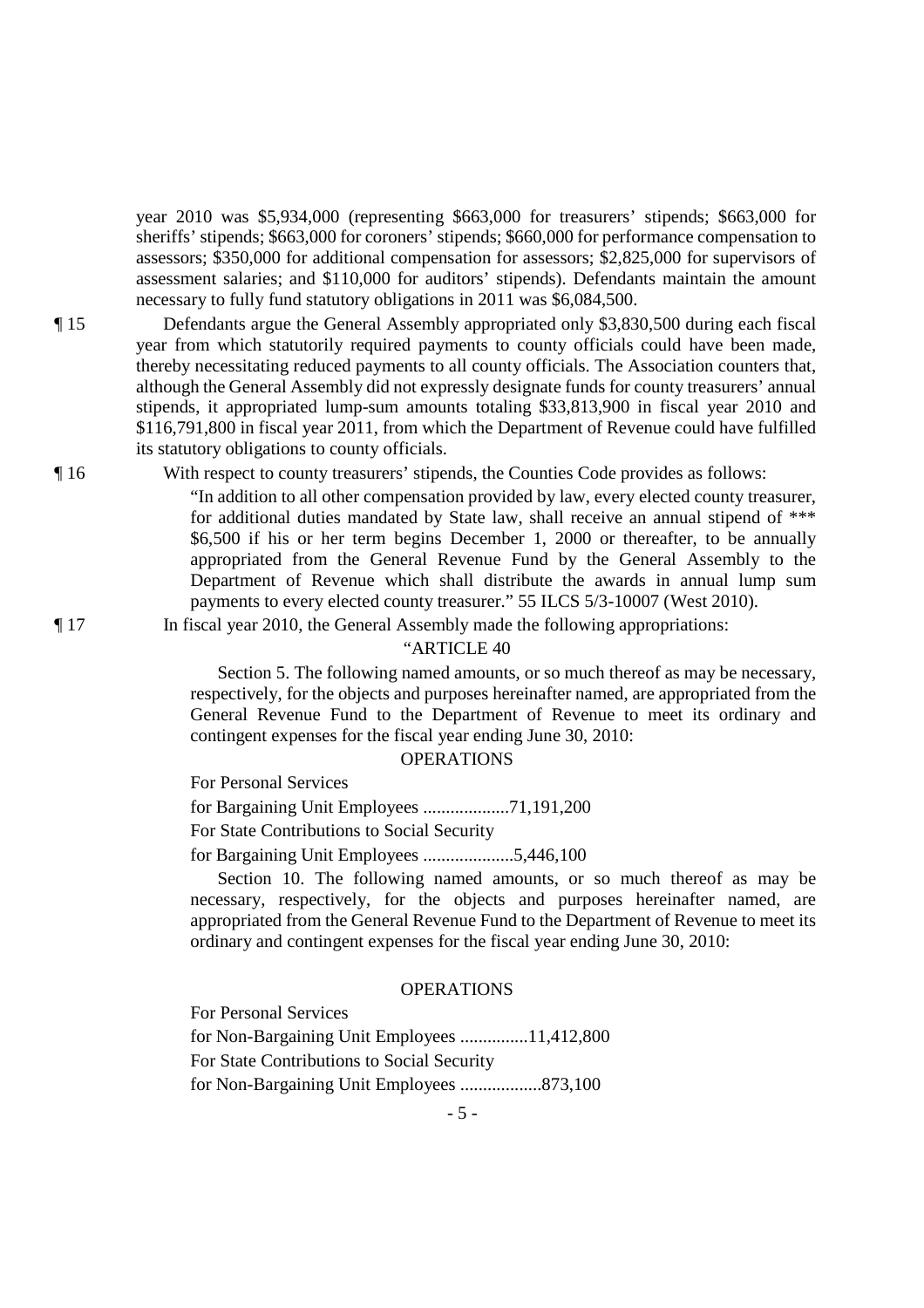Section 15. The amount of \$29,983,400, or so much thereof as may be necessary, is appropriated from the General Revenue Fund to the Department of Revenue to meet its operational expenses for the fiscal year ending June 30, 2010.

 Section 25. In addition to other amounts appropriated, the amount of \$3,830,500, or so much thereof as may be necessary, is appropriated from the General Revenue Fund to the Department of Revenue for operational expenses, awards, grants, and permanent improvements for the fiscal year ending June 30, 2010." Pub. Act 96-42, art. 40, §§ 5-25 (eff. July 15, 2009).

¶ 18 Similarly, in fiscal year 2011, the General Assembly appropriated funds as follows:

### "ARTICLE 21

 Section 5. The amount of \$112,961,300, or so much thereof as may be necessary, is appropriated from the General Revenue Fund to the Department of Revenue to meet its operational expenses for the fiscal year ending June 30, 2011.

 Section 6. In addition to other amounts appropriated, the amount of \$3,830,500, or so much thereof as may be necessary, is appropriated from the General Revenue Fund to the Department of Revenue for operational expenses, awards, grants and permanent improvements for the fiscal year ending June 30, 2011." Pub. Act 96-956, art. 21, §§ 5-6 (eff. July 1, 2010).

Both Public Acts defined "operational expenses" to include "personal services." Pub. Act 96-42, art. 40, § 10 (eff. July 15, 2009); Pub. Act 96-956, art. 21, §§ 5-6 (eff. July 1, 2010).

¶ 19 Before the trial court and on appeal, defendants have taken the position that the stipends at issue are "awards" or "grants" and, therefore, could only be paid out of the \$3,830,500 appropriated by the legislature in both fiscal year 2010 and 2011 "for operational expenses, awards, grants and permanent improvements." However, the Association contends the stipends could be paid out of funds appropriated for "operational expenses," which include "personal services." We agree with defendants.

- ¶ 20 Pursuant to the State Finance Act "awards and grants" include payments for "[a]wards and indemnities, pensions and annuities (other than amounts payable for personal services as defined in Section 14); shared revenue payments or grants to local governments or to quasi-public agencies; and gratuitous payments to, or charges incurred for the direct benefit of, natural persons who are not wards of the State." 30 ILCS 105/24.5 (West 2010). Further, section 14 of the State Finance Act (30 ILCS 105/14 (West 2010)) provides that "[t]he item 'personal services', when used in an appropriation Act, means the reward or recompense made for personal services rendered for the State by an officer or employee of the State or of an instrumentality thereof."
- ¶ 21 The Association argues county treasurers' stipends fall within the definition of "personal services." However, section 14 limits the "personal services" described therein as being rendered for the State by an officer or employee of the State or of a State instrumentality. The county treasurers at issue are county officers and not officers of either the State or one of its instrumentalities. Thus, their stipends do not fall within the definition of "personal services" and are, instead, included within the definition of "awards and grants." We note support for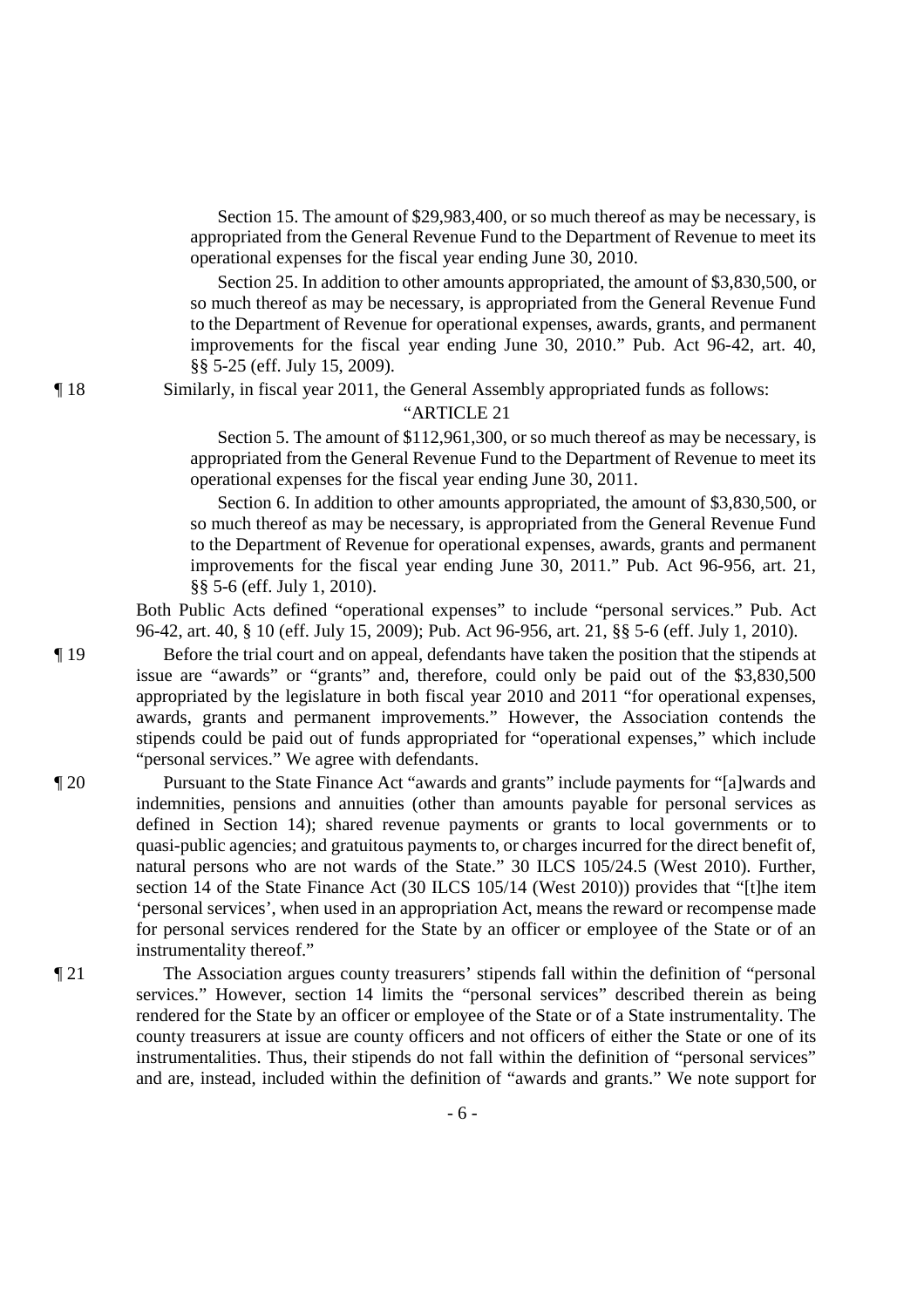this conclusion is also found in previous public acts, which set forth amounts appropriated for treasurers' stipends under the heading "Government Services Grants." See Pub. Act 94-798, art. 54, § 20 (eff. July 1, 2006); Pub. Act 94-15, art. 41, § 20 (eff. July 1, 2005).

¶ 22 We agree with defendants' position that the treasurers' stipends (and similar obligations to other county officials) could only have been paid out of the \$3,830,500 appropriated by the legislature in both fiscal year 2010 and 2011 "for operational expenses, awards, grants and permanent improvements." Defendants have alleged, without any dispute from the Association, that it required appropriations in the amount of \$5,934,000 in fiscal year 2010 and \$6,084,500 in fiscal year 2011 to fulfill its statutory obligations. As a result, the record reflects amounts appropriated by the General Assembly in fiscal years 2010 and 2011 were insufficient to fulfill the Department of Revenue's statutory obligations to county officials.

¶ 23 We next address the Association's contention that, even without a sufficient appropriation from the General Assembly, payment of the stipends at issue can be compelled by the court. The Association cites the supreme court's decisions in *Jorgensen* and *Antle* to support its position. Conversely, defendants maintain state funds may not be disbursed without an appropriation from the General Assembly. They argue statutory provisions which set forth financial obligations do not constitute appropriations and argue the cases cited by plaintiff have no application to the facts presented here. In addressing these issues, we note the facts in this case implicate two competing constitutional requirements. Specifically, the Illinois Constitution provides both that (1) "[t]he General Assembly by law shall make appropriations for all expenditures of public funds by the State" (Ill. Const. 1970, art. VIII, § 2(b)) and (2) "[a]n increase or decrease in the salary of an elected officer of any unit of local government shall not take effect during the term for which that officer is elected" (Ill. Const. 1970, art. VII,  $§ 9(b)$ ).

¶ 24 In *Jorgensen*, 211 Ill. 2d at 287, 811 N.E.2d at 654, the issue before the supreme court was "whether the General Assembly and the Governor violated the Illinois Constitution when they attempted to eliminate the cost-of-living adjustments [(COLAs)] to judicial salaries provided by law for the 2003 and 2004 fiscal years." Similar to constitutional requirements in the case at bar, the Illinois Constitution prohibits the diminishment of judicial salaries during a judge's term of office. *Jorgensen*, 211 Ill. 2d at 287, 811 N.E.2d at 654 (quoting Ill. Const. 1970, art. VI, § 14). The court determined that COLAs had "been a fully vested component of judicial salaries in Illinois since 1990" and "efforts by the legislature and Governor to prevent the Judges from receiving them violated" constitutional provisions against the diminishment of judicial salaries. *Jorgensen*, 211 Ill. 2d at 307-08, 811 N.E.2d at 664-65. Ultimately, the court ordered payment of the judicial COLAs in both fiscal years 2003 and 2004. *Jorgensen*, 211 Ill. 2d at 316-17, 811 N.E.2d at 670.

¶ 25 In reaching its decision, the supreme court determined that it was "within the power of the judicial branch to compel the State to pay [judicial COLAs] without a specific appropriation for that payment." *Jorgensen*, 211 Ill. 2d at 314, 811 N.E.2d at 668-69. The court stated as follows:

> "The money to pay [fiscal year 2003] COLA has not been included in appropriations enacted by the General Assembly. The absence of such an appropriation, however,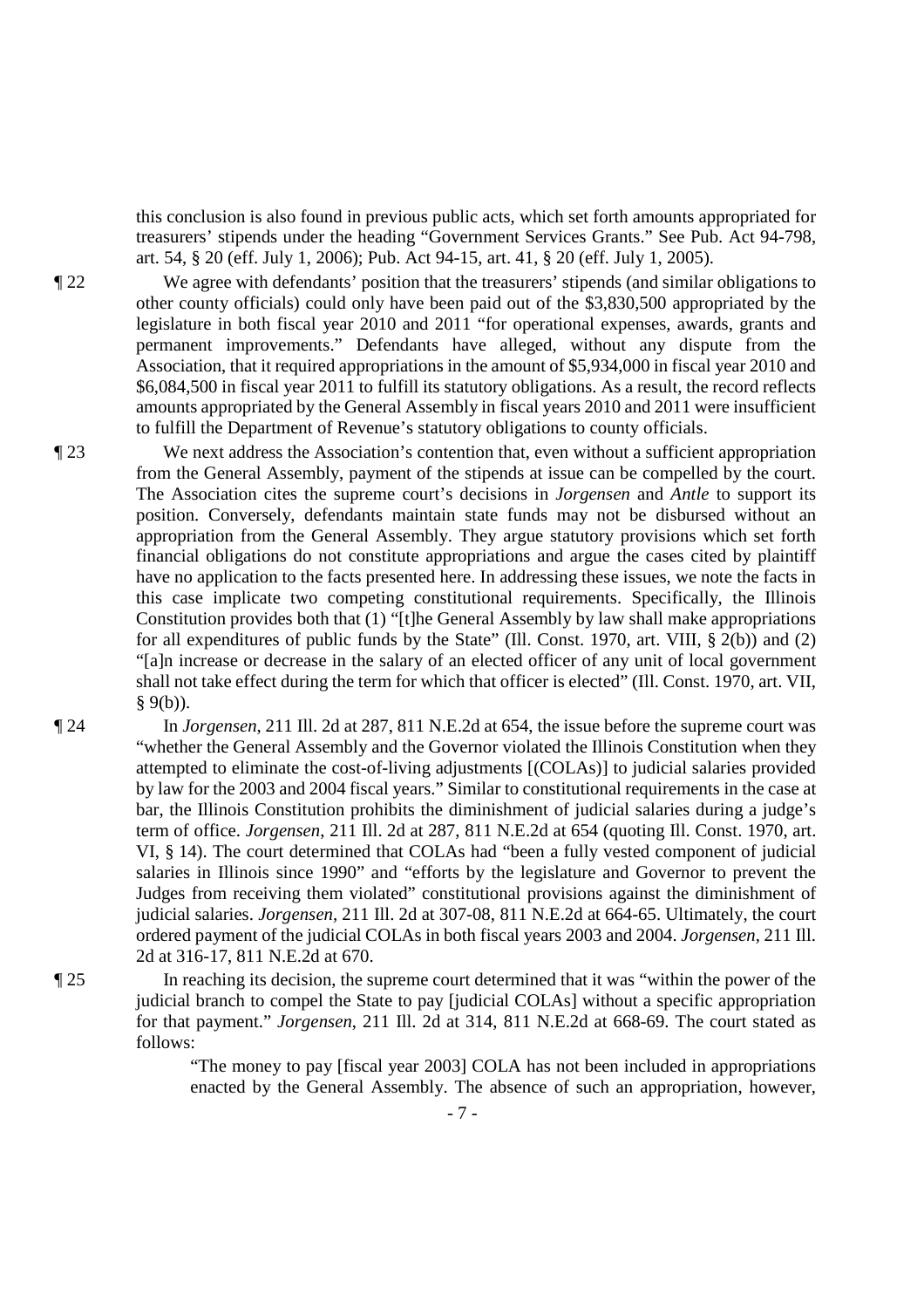cannot be invoked by the Comptroller to defeat the Judges' constitutionally protected right against reduction in their salaries. The State Comptroller Act provides that an obligation or expenditure must be 'pursuant to law and authorized' before the Comptroller may draw a warrant for its payment. 15 ILCS 405/9(b) (West 2002). In most instances the requisite authority is found in statutory enactments supported by relevant appropriations. Other types of 'obligational or expenditure authority,' however, will also suffice. See 15 ILCS 405/9(b), (c) (West 2002). In the case before us, that authority is furnished by a court order.

 We repeat a point made earlier in this opinion. The Illinois Constitution of 1970 places the judicial power of government in the courts. See Ill. Const. 1970, art. VI, § 1. The judicial power includes 'all powers necessary for complete performance of the judicial functions.' [Citation.] Among those powers is the power to administer the court system. [Citations.] Indeed, article VI, section 16, of the Illinois Constitution (Ill. Const. 1970, art. VI, § 16) expressly provides that '[g]eneral administrative and supervisory authority over all courts is vested in the Supreme Court.'

 The court's administrative authority over the judicial branch carries with it the corresponding authority to require production of the facilities, personnel and resources necessary to enable the judicial branch to perform its constitutional responsibilities. That includes payment of the judicial salaries provided by law. There is no question that such authority must be invoked sparingly. The courts will normally defer to the other governmental branches having initial responsibility for providing the necessary funding. When those branches have failed to furnish resources essential to the court's operations, however, the judiciary may compel them to act through appropriate order. [Citation.]" *Jorgensen*, 211 Ill. 2d at 311-12, 811 N.E.2d at 667.

¶ 26 Defendants argue *Jorgensen* is not applicable to the facts presented by this case because the decision there was "premised upon the Illinois Supreme Court's administrative authority over the judicial branch of government under the Illinois Constitution and upon concerns unique to the judiciary." Clearly, the order at issue in *Jorgensen* was made "pursuant to the inherent right of the courts to order payment of judicial salaries"; however, in reaching its decision, the court also relied heavily on constitutional requirements. *Jorgensen*, 211 Ill. 2d at 315, 811 N.E.2d at 669 (stating the court's order was issued pursuant to the inherent right of the courts to order payment of judicial salaries which the state was constitutionally required to make). The court stated as follows:

> "The executive branch, no less than the legislative branch, is bound by the commands of our constitution. The judicial power of the State of Illinois is vested in the courts (Ill. Const. 1970, art. VI, § 1), and it is the duty of the judiciary to construe the constitution and determine whether its provisions have been disregarded by either of the other branches of government. [Citations.] If officials of the executive branch have exceeded their lawful authority, the courts have not hesitated and must not hesitate to say so. [Citations.]" *Jorgensen*, 211 Ill. 2d at 310-11, 811 N.E.2d at 666.

The court additionally stated: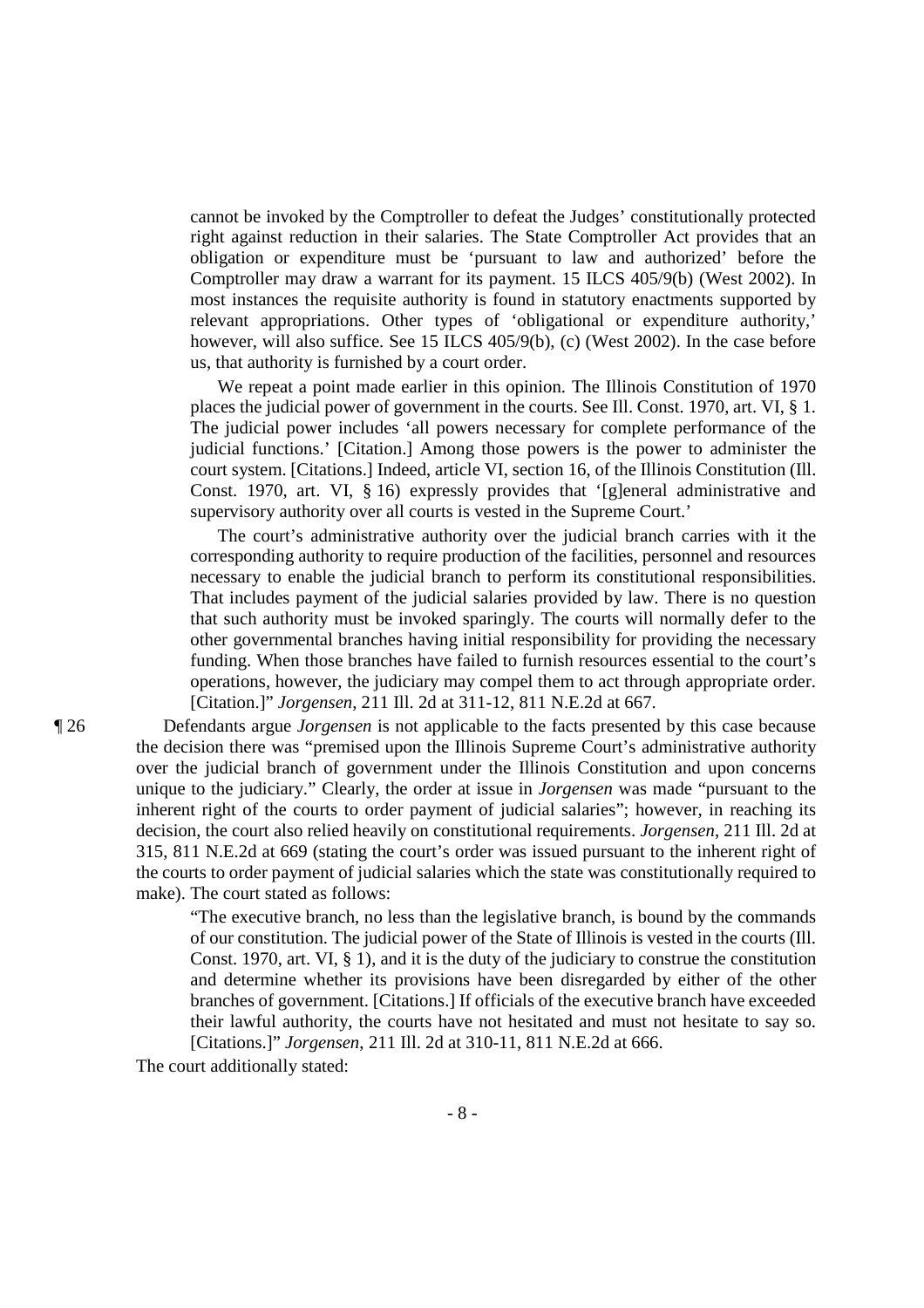"Our court has held that '[w]here a statute categorically commands the performance of an act, so much money as is necessary to obey the command may be disbursed without any explicit appropriation.' *Antle v. Tuchbreiter*, 414 Ill. 571, 581[, 111 N.E.2d 836] (1953). If that is so with respect to statutorily mandated action, it is unquestionably so with respect to actions compelled by the constitution." *Jorgensen*, 211 Ill. 2d at 314, 811 N.E.2d at 668.

¶ 27 Further, "limitations written into the Constitution are restrictions on legislative power and are enforceable by the courts." *Client Follow-Up Co. v. Hynes*, 75 Ill. 2d 208, 215, 390 N.E.2d 847, 850 (1979). "It is the duty of the judiciary to construe the Constitution and determine whether its provisions have been disregarded by the actions of any of the branches of government." *Rock v. Thompson*, 85 Ill. 2d 410, 418, 426 N.E.2d 891, 896 (1981). "[T]he doctrine of separation of powers does not prevent the court from ascertaining compliance with or mandating performance of constitutional duties." *Rock*, 85 Ill. 2d at 417, 426 N.E.2d at 896.

> "The separation of powers provision was not designed to achieve a complete divorce among the three branches of our tripartite system of government. [Citations.] Nor does it prescribe a division of governmental powers into rigid, mutually exclusive compartments. [Citations.] Because each branch of government is not required to exercise its powers in complete isolation of the other two branches, the separation of powers doctrine contemplates a government of separate branches having certain shared or overlapping powers. [Citations.] Thus, the decisions of this court recognize that the separation of powers provision does not prohibit every exercise of functions by one branch of government which ordinarily are exercised by another. [Citations.]" *People v. Walker*, 119 Ill. 2d 465, 473-74, 519 N.E.2d 890, 892 (1988).

¶ 28 Here, the constitution unquestionably prohibits increases or decreases to the salary of "an elected officer of any unit of local government \*\*\* during the term for which that officer is elected." Ill. Const. 1970, art. VII, § 9(b). County treasurers are elected county officers and subject to this constitutional provision. Ill. Const. 1970, art. VII, § 4(c). Additionally, the statutory stipend is considered a part of each county treasurer's salary. *Harlan*, 139 Ill. 2d at 396, 564 N.E.2d at 1194. Thus, decreases to a county treasurer's stipend during his or her term of office violate the constitution.

¶ 29 Further, given the supreme court's decision in *Jorgensen*, the duty of the judiciary to construe the constitution to determine whether its provisions have been violated, and the fact that judicial power includes all powers necessary for complete performance of judicial functions, it is within the power of the courts to compel payment of county treasurers' stipends *when the failure to pay stipends in the amount required by statute violates the constitution*. In this limited circumstance, a court order compelling payment without appropriation is not prohibited by the separation of powers doctrine but necessary to ensure compliance with constitutional requirements.

¶ 30 On appeal, defendants cite several cases to support their position that any additional payment of county treasurers' stipends for fiscal years 2010 and 2011 would violate the separation of powers doctrine. Specifically, defendants cite *People ex rel. Millner v. Russel*, 311 Ill. 96, 142 N.E. 537 (1924), *Quinn v. Donnewald*, 107 Ill. 2d 179, 483 N.E.2d 216 (1985),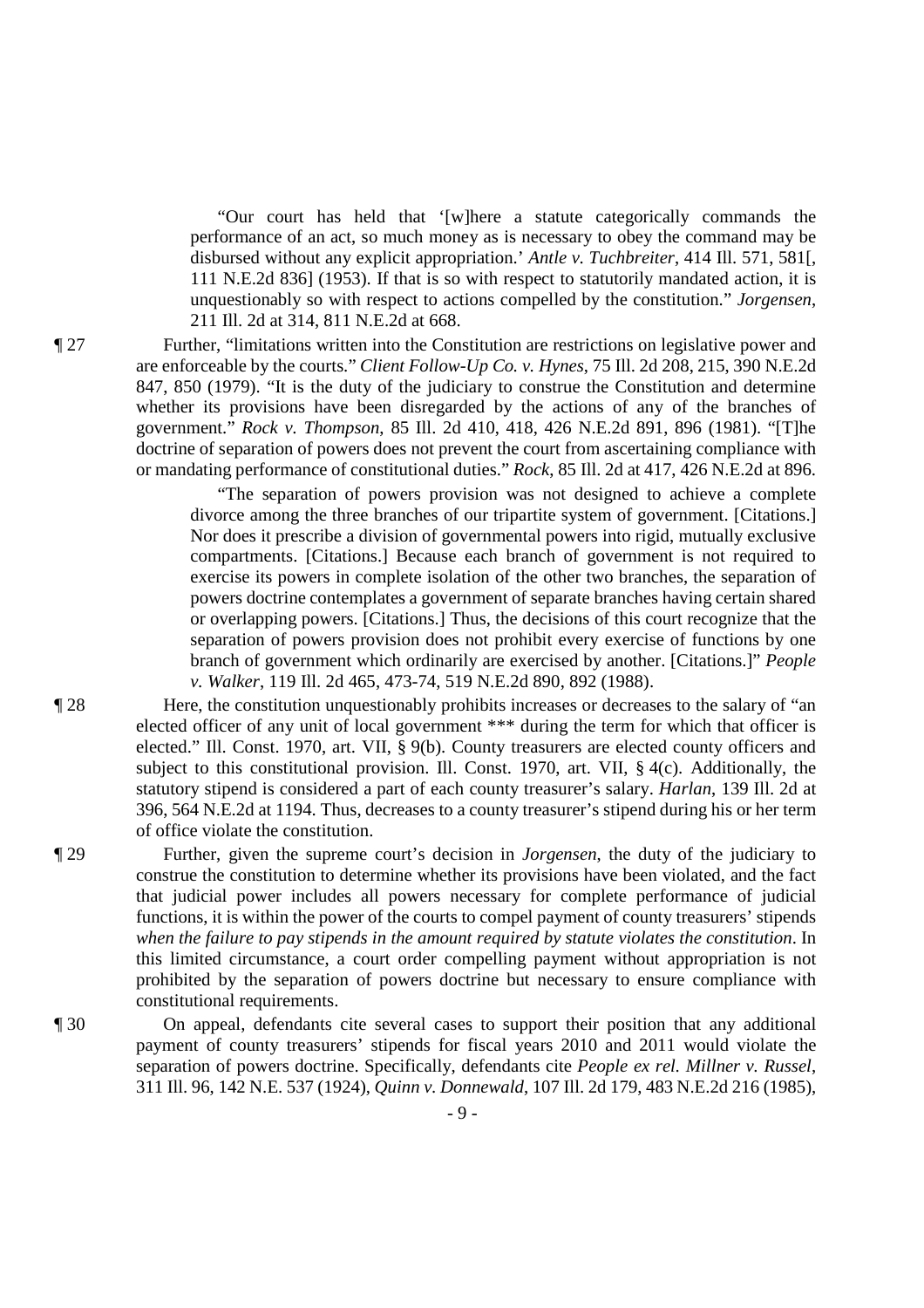and *Burris*, 118 Ill. 2d 465, 515 N.E.2d 1244, for the proposition that an appropriation by the General Assembly is necessary to disburse state funds even when a statutory provision establishes a fixed salary or other financial obligation. We find these cases distinguishable from the circumstances presented by this appeal.

¶ 31 In *Millner*, 311 Ill. at 98, 142 N.E. at 537, an assistant Attorney General filed a petition for a writ of *mandamus*, seeking to compel payment of his salary out of "money in the state treasury not otherwise appropriated." That case involved a statute creating the assistant Attorney General's position, fixing his annual salary, and directing that the salary be paid in monthly installments. *Millner*, 311 Ill. at 98, 142 N.E. at 537. Although the General Assembly initially appropriated sufficient funds to pay the salary as provided by statute, the Governor vetoed the appropriation. *Millner*, 311 Ill. at 97-98, 142 N.E. at 537. The supreme court denied the writ, holding the statute fixing the assistant Attorney General's salary "was not intended to be, and could not be, considered an appropriation of money to pay the salary." *Millner*, 311 Ill. at 112, 142 N.E. at 542.

¶ 32 In *Donnewald*, 107 Ill. 2d at 183, 483 N.E.2d at 218, the plaintiffs sought a declaratory judgment holding the Compensation Review Act (Act) (Ill. Rev. Stat., 1984 Supp., ch. 63, ¶¶ 901 to 906) violated the Illinois Constitution and enjoining the State Treasurer and Comptroller from expending public funds pursuant to that Act. The Act created the Compensation Review Board (Board), "the function of which [was] to recommend to the General Assembly the compensation for members of the General Assembly, judges, elected constitutional officers, and certain appointed officers of the State." *Donnewald*, 107 Ill. 2d at 183, 483 N.E.2d at 218. In finding the plaintiffs failed to meet their burden in challenging the constitutionality of a statute, the supreme court rejected their contention that a section of the Act, providing that " '[t]he General Assembly shall appropriate the funds necessary to pay the salaries set by the Board,' " was unconstitutional because it conferred on the Board the power to make appropriations. *Donnewald*, 107 Ill. 2d at 191, 483 N.E.2d at 222 (quoting Ill. Rev. Stat., 1984 Supp., ch. 63, ¶ 906). The court stated as follows:

> "We agree \*\*\* with the trial court's sensible construction that 'shall' means simply that an appropriation bill is necessary, as it is in any other instance where State funds are to be disbursed. To interpret the quoted language as an open pledge or commitment by the General Assembly to make appropriations in the future would be clearly unreasonable." *Donnewald*, 107 Ill. 2d at 191, 483 N.E.2d at 222.

¶ 33 Finally, in *Burris*, 118 Ill. 2d at 468, 515 N.E.2d at 1245, the board of trustees for a community college district brought an action seeking reimbursement under the State Mandates Act (Ill. Rev. Stat. 1983, ch. 85, ¶¶ 2201 to 2210) for funds it expended for veterans' scholarships during fiscal years 1982 and 1983. The supreme court held the Comptroller properly refused to pay the plaintiff's claims where sufficient appropriations had not been made. *Burris*, 118 Ill. 2d at 478, 515 N.E.2d at 1250. The court stated as follows:

> "[B]oth the legislature and the Governor intended that the funding for the scholarships be reduced and that the colleges be responsible for the difference in costs. If we accepted the plaintiff's view, the Comptroller, in essence, would be able to 'override' the action of the legislature and the Governor in making these reductions in an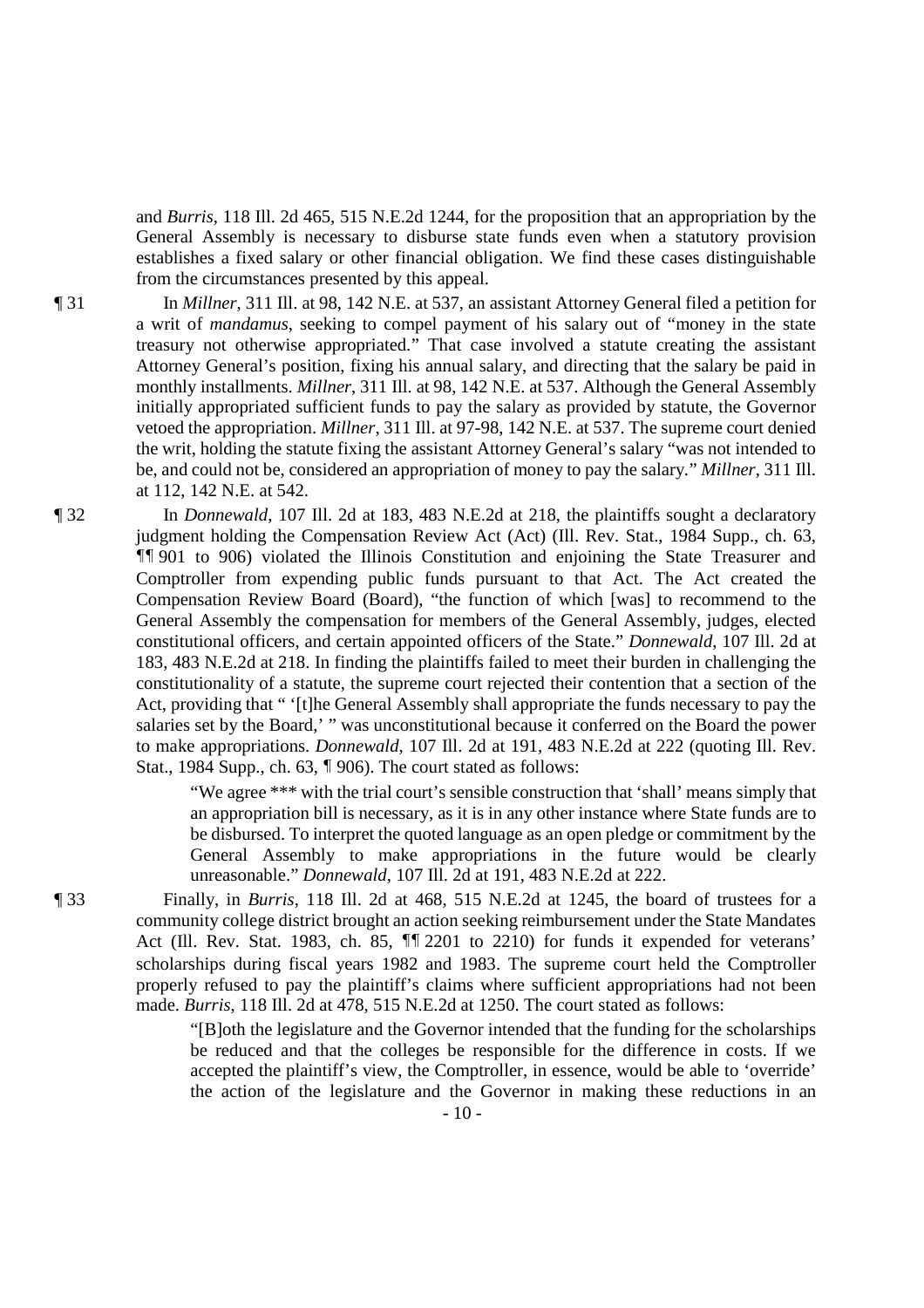appropriations bill, creating obvious problems under the separation of powers doctrine. \*\*\* The disbursement of funds would frustrate the clear legislative intent to reduce the appropriation for this scholarship program. The Comptroller acted properly in refusing to disburse the funds claimed by the College." *Burris*, 118 Ill. 2d at 479, 515 N.E.2d at 1250-51.

¶ 34 We do not disagree with the results in *Millner*, *Donnewald*, or *Burris*, or the general propositions set forth therein. However, we find those cases are distinguishable and fail to address the precise factual circumstances presented by the case at bar. In addition to obvious factual dissimilarities, none of the cases cited by defendants involved the violation of an explicit constitutional requirement as a result of insufficient appropriations. Here, the practical effect of the failure to appropriate sufficient funds was the diminishment of treasurers' salaries during the treasurers' terms of office, which, as discussed, violated article VII, section 9(b), of the Illinois Constitution.

¶ 35 Additionally, defendants cite this court's decision in *Russell v. Blagojevich*, 367 Ill. App. 3d 530, 853 N.E.2d 920 (2006), noting it was decided after *Jorgensen* and asserting we "recognized the continuing viability of *Burris* and the general rule that legislative appropriations are necessary to permit an expenditure of State funds." In *Russell*, the plaintiff was a former State's Attorney who filed a *mandamus* complaint, asserting that, like the judges at issue in *Jorgensen*, he was improperly denied the COLA provided for by law in fiscal year 2003. *Russell*, 367 Ill. App. 3d at 532, 853 N.E.2d at 923. The trial court dismissed the plaintiff's complaint, and we affirmed. *Russell*, 367 Ill. App. 3d at 530, 853 N.E.2d at 921.

¶ 36 Although we cited *Burris* for the proposition that the General Assembly must make an appropriation prior to the payment of state funds, we also noted that, "in *Jorgensen*, the supreme court gave authorization by court order to the Comptroller to issue warrants drawn on the treasury of the State of Illinois to pay the judges." *Russell*, 367 Ill. App. 3d at 537, 853 N.E.2d at 927. We went on to distinguish that case and *Burris* from *Jorgensen* on the basis that, unlike in *Jorgensen*, there had been no constitutional violation, stating as follows:

> "In the instant case, as in *Burris* and unlike *Jorgensen*, there is no constitutional prohibition to the diminishment of a State's Attorney's salary. Further, if the Comptroller were to make the payments as plaintiff requests, he would, as was the case in *Burris*, 'override' the action of the General Assembly *without a constitutional mandate*.

> Because \*\*\* the Illinois Constitution contains no prohibition against increases or decreases in a State's Attorney[s'] salary, [the] denial of a COLA to plaintiff is not unconstitutional." (Emphasis added.) *Russell*, 367 Ill. App. 3d at 538, 853 N.E.2d at 927.

¶ 37 Again, this case, like *Jorgensen*, involves a constitutional prohibition against increases or decreases in treasurers' salaries. As a result, this case is factually similar to *Jorgensen* and unlike the cases relied upon by defendants.

¶ 38 Here, we note all Illinois county treasurers began a new term of office on December 1, 2010, and the previous four-year term for treasurers was December 1, 2006, through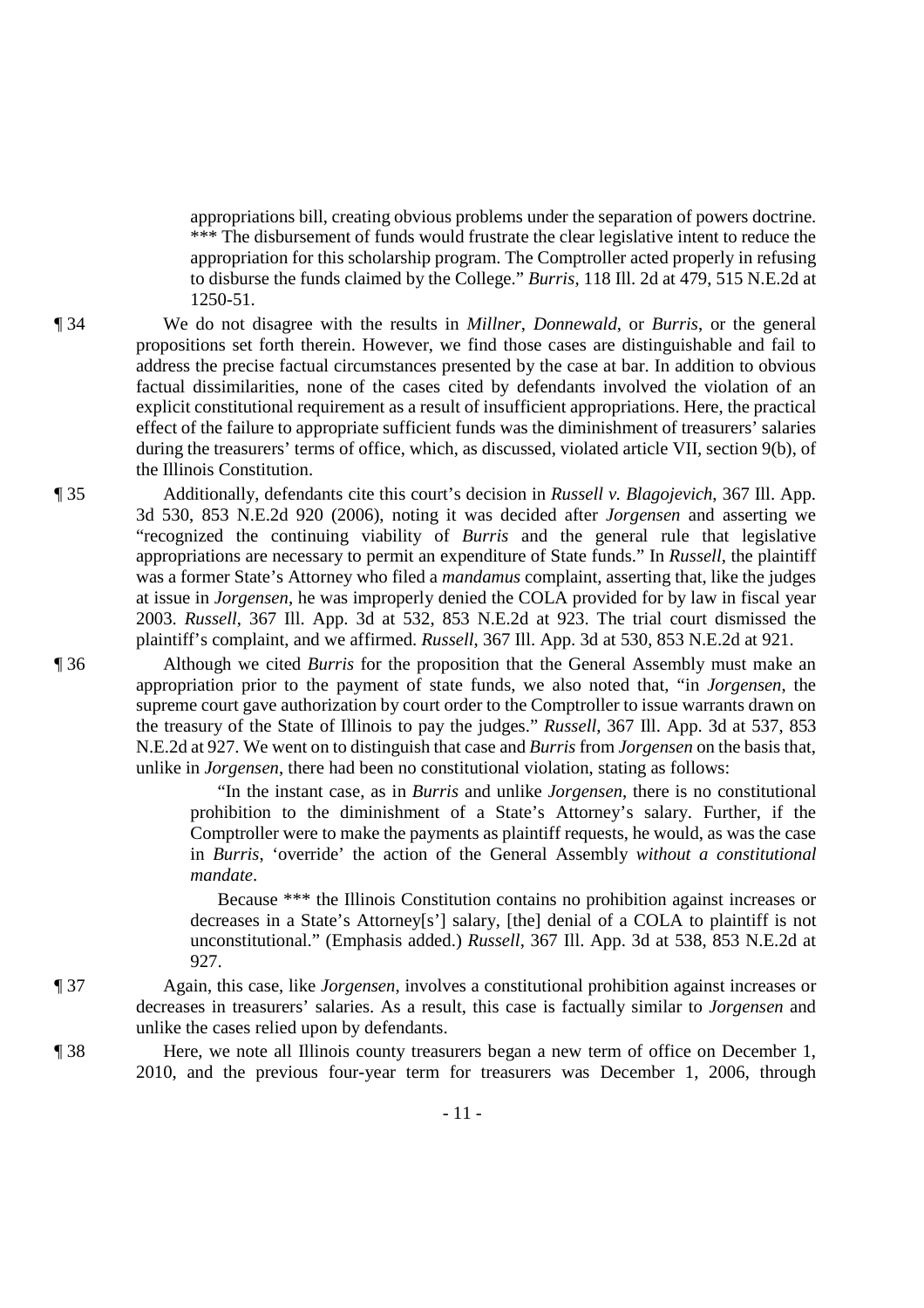November 31, 2010. The decrease in stipends in fiscal years 2010 and 2011 was only unconstitutional with respect to those treasurers holding office from December 1, 2006, to November 31, 2010. Specifically, the decrease in fiscal year 2010 stipends took effect on July 15, 2009, when Public Act 96-42 (setting forth appropriations for fiscal year 2010) became effective. Thus, the decrease in stipends for fiscal year 2010 occurred during treasurers' December 2006 to November 2010 term of office and violated article VII, section 9(b) of the Illinois Constitution. Ill. Const. 1970, art. VII, § 9(b). Payment of those stipends in full may be compelled by court order.

¶ 39 The decrease in stipends for fiscal year 2011 (under Public Act 96-956) became effective on July 1, 2010. Therefore, it also impermissibly constituted a decrease in treasurers' salaries during the treasurers' December 2006 to November 2010 terms of office. Payment of fiscal year 2011 stipends for treasurers holding office from December 2006 to November 2010 may also be compelled. However, because the fiscal year 2011 decrease occurred prior to, and not during, county treasurers' terms of office that began on December 1, 2010, no constitutional violation occurred and payment to those treasurers may not be compelled by court order.

- ¶ 40 On appeal, defendants assert sovereign immunity also provides a sufficient basis to support the trial court's grant of summary judgment in their favor. The Illinois Constitution provides that "[e]xcept as the General Assembly may provide by law, sovereign immunity in this State is abolished." Ill. Const. 1970, art. XIII, § 4. Thereafter, "the General Assembly reestablished sovereign immunity in the State Lawsuit Immunity Act." *PHL, Inc. v. Pullman Bank & Trust Co.*, 216 Ill. 2d 250, 260, 836 N.E.2d 351, 356 (2005) (citing 745 ILCS 5/0.01 *et seq.* (West 1998)). Section 1 of the State Lawsuit Immunity Act provides that the State shall not be made a defendant or party in any court "[e]xcept as provided in the Illinois Public Labor Relations Act, the Court of Claims Act, the State Officials and Employees Ethics Act, and Section 1.5 of this Act." 745 ILCS 5/1 (West 2010). The Court of Claims Act then provides that the Court of Claims "shall have exclusive jurisdiction to hear and determine \*\*\* [a]ll claims against the State founded upon any law of the State of Illinois or upon any regulation adopted thereunder by an executive or administrative officer or agency." 705 ILCS 505/8(a) (West 2010).
- ¶ 41 However, one exception to the sovereign immunity doctrine is the "officer suit" exception, which applies when there is an action against a state officer based on allegations that he or she, while claiming to act for the State, enforces an unconstitutional act or acts beyond his or her authority. *PHL*, 216 Ill. 2d at 261, 836 N.E.2d at 357. In such instances, the suit is not against the State. *PHL*, 216 Ill. 2d at 261, 836 N.E.2d at 357. The exception is based on the presumption that " 'the State, or a department thereof, will not, and does not, violate the constitution and laws of the State, but that such violation, if it occurs, is by a State officer or the head of a department of the State, and such officer or head may be restrained by proper action instituted by a citizen.' " *PHL*, 216 Ill. 2d at 261, 836 N.E.2d at 357 (quoting *Schwing v. Miles*, 367 Ill. 436, 441-42, 11 N.E.2d 944, 947 (1937)).
- ¶ 42 Recently, in *Wilson v. Quinn*, 2013 IL App (5th) 120337, ¶ 19, 1 N.E.3d 586, the Fifth District determined the "officer suit" exception applied in a case factually similar to the case at bar. There, the plaintiffs were two Illinois county sheriffs who filed an action in the circuit court against the Governor, "seeking a judgment declaring that the failure of the Governor to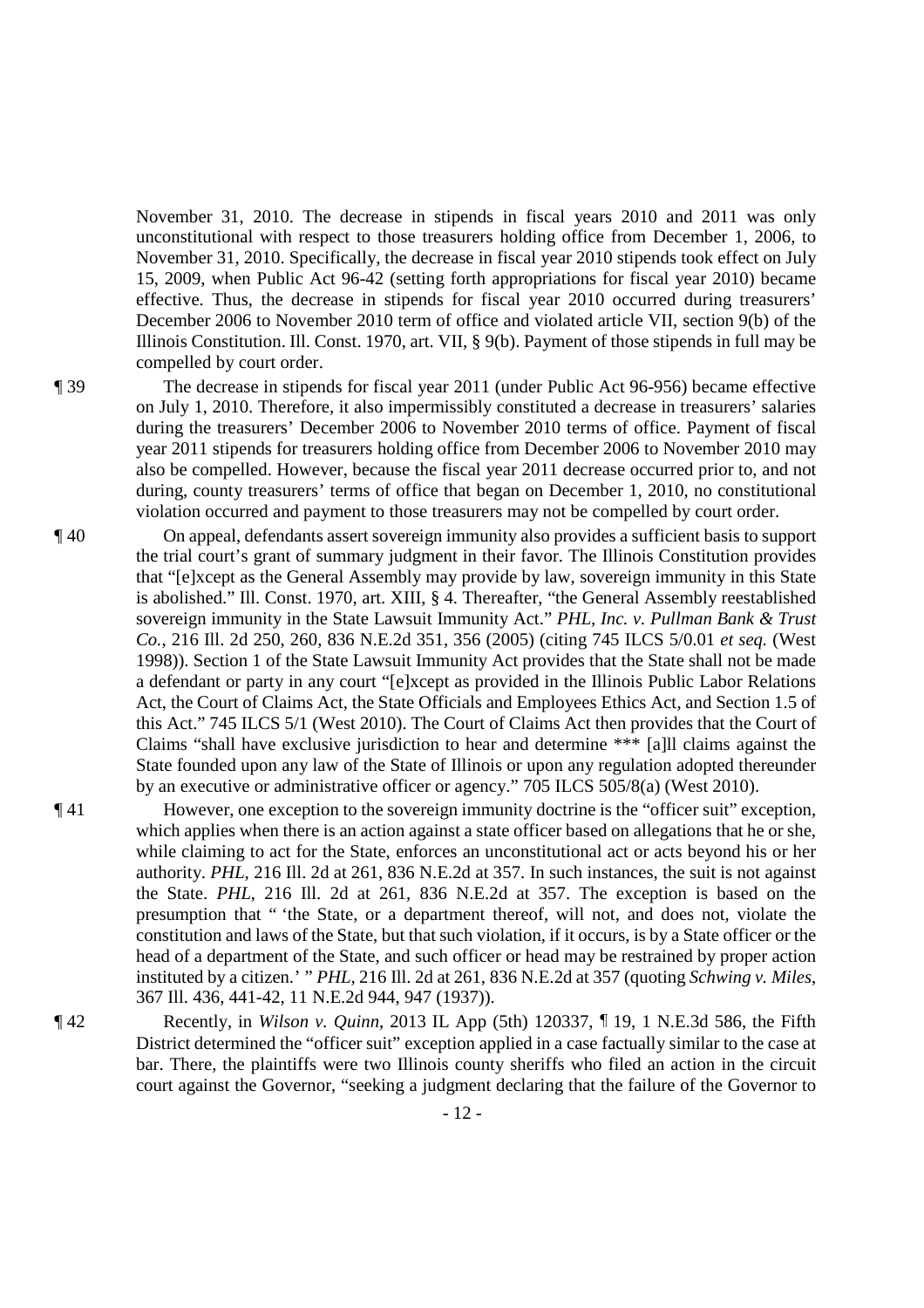authorize full payment of a statutorily mandated annual stipend in 2010 was contrary to the law and the constitution of Illinois." *Wilson*, 2013 IL App (5th) 120337, ¶ 1, 1 N.E.3d 586. Ultimately, the circuit court granted the Governor's motion to dismiss, finding the plaintiffs' action barred by the State Lawsuit Immunity Act. *Wilson*, 2013 IL App (5th) 120337, ¶ 1, 1 N.E.3d 586.

¶ 43 The Fifth District reversed and remanded. *Wilson*, 2013 IL App (5th) 120337, ¶ 1, 1 N.E.3d 586. It considered the allegations in the plaintiffs' complaint, stating they asserted "that the Governor failed to authorize full payment of the 2010 stipend as mandated in section 4-6003(d) of the Counties Code [(55 ILCS 5/4-6003(d) (West 2010))], and that the Governor thereby violated the law and article VII, section 9(b), of the Illinois Constitution [(Ill. Const. 1970, art. VII, § 9(b))]." *Wilson*, 2013 IL App (5th) 120337, ¶ 16, 1 N.E.3d 586.

¶ 44 The Fifth District also considered the relief requested, noting "[t]he plaintiffs have prayed for a judgment declaring that the Governor acted in violation of the Illinois Constitution and section 4-6003(d) of the Counties Code when he failed to authorize full payment of their annual stipend for 2010, and that they are entitled to receive the full amount of the 2010 stipend, their costs, and other fair and equitable relief." *Wilson*, 2013 IL App (5th) 120337, ¶ 17, 1 N.E.3d 586. The court pointed out that the plaintiffs did not allege "statutory violations as a predicate for imposing liability in contract or in tort on the State of Illinois" and, instead, "asked for a declaration that the Governor has failed and continues to fail to do what the law requires." *Wilson*, 2013 IL App (5th) 120337, ¶ 17, 1 N.E.3d 586. Finally, it determined the plaintiffs' complaint contained "sufficient factual allegations to satisfy the necessary elements for *mandamus* relief." *Wilson*, 2013 IL App (5th) 120337, ¶ 18, 1 N.E.3d 586.

¶ 45 Based upon those circumstances, the Fifth District determined "[t]he factual allegations in the plaintiffs' complaint [were] sufficient to establish jurisdiction in the circuit court under the 'officer suit' exception to the doctrine of sovereign immunity and to support the remedy of *mandamus*." *Wilson*, 2013 IL App (5th) 120337, ¶ 19, 1 N.E.3d 586. We find the facts presented by this case are similar. The Association raises similar allegations and requests the same relief. For the same reasons set forth in *Wilson*, we also find the "officer suit" exception to the doctrine of sovereign immunity applies. As a result, defendants were not entitled to summary judgment on that asserted basis.

¶ 46 Here, the trial court erred by granting summary judgment in favor of defendants on the basis that the Association's claims were barred by the separation of powers doctrine. In this instance, the General Assembly failed to appropriate sufficient funds to fulfill the Department of Revenue's statutory obligations to county officials, including county treasurers' stipends and the failure to pay those obligations violated constitutional provisions prohibiting decreases in the salary of "an elected officer of any unit of local government \*\*\* during the term for which that officer is elected" (Ill. Const. 1970, art. VII, § 9(b)). As stated, however, no constitutional violation occurred with respect to treasurers' terms of office which began December 1, 2010, as the decrease in stipends for fiscal year 2011 became effective prior to that date. Thus, each county treasurer (serving an elected term from December 1, 2006,

- 13 -